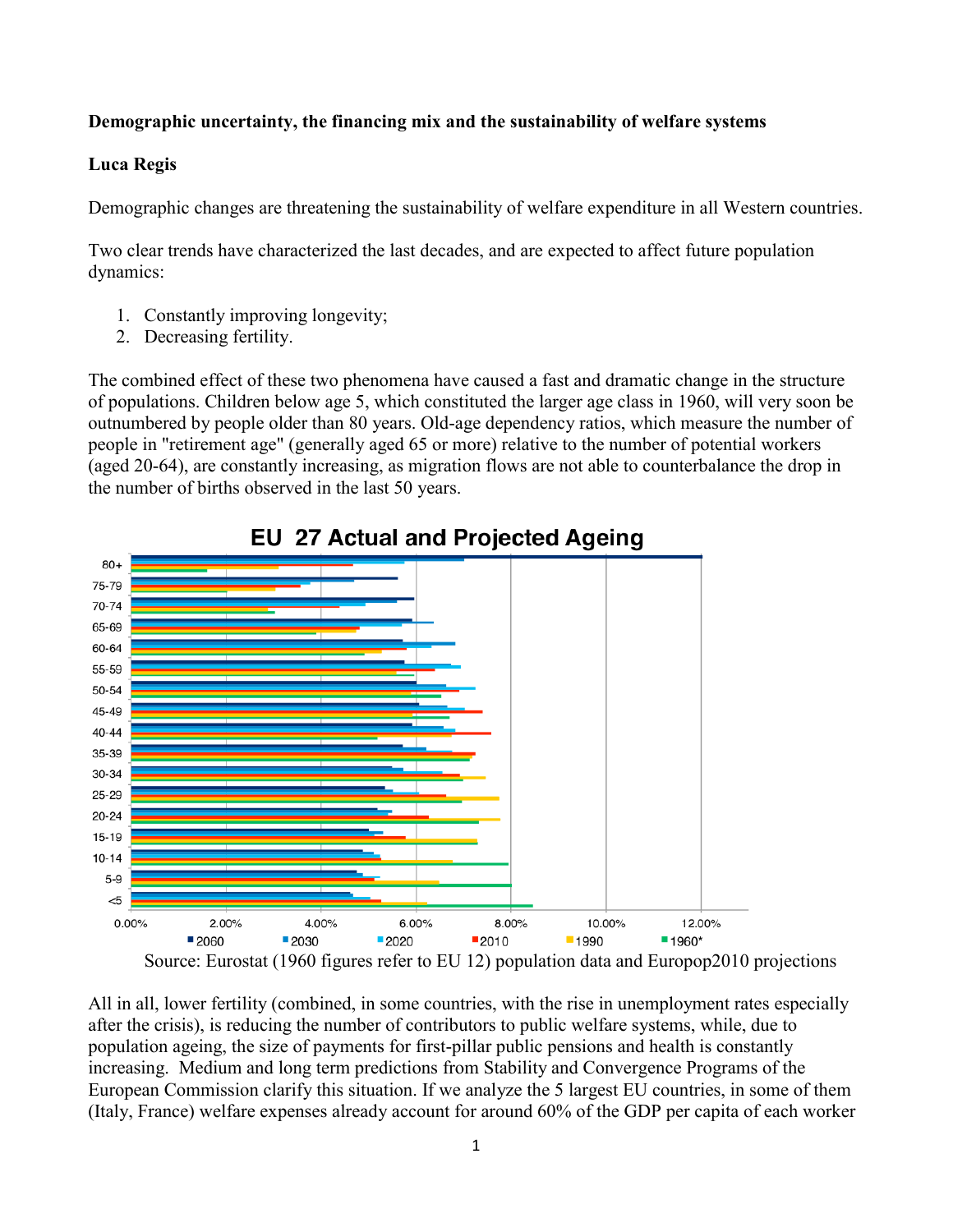, while in the others seem to be rapidly increasing towards such level. This situation endangers Paygo systems greatly, since such a high burden is clearly unsustainable.



Source: elaboration from 2013 Stability and Convergence Programs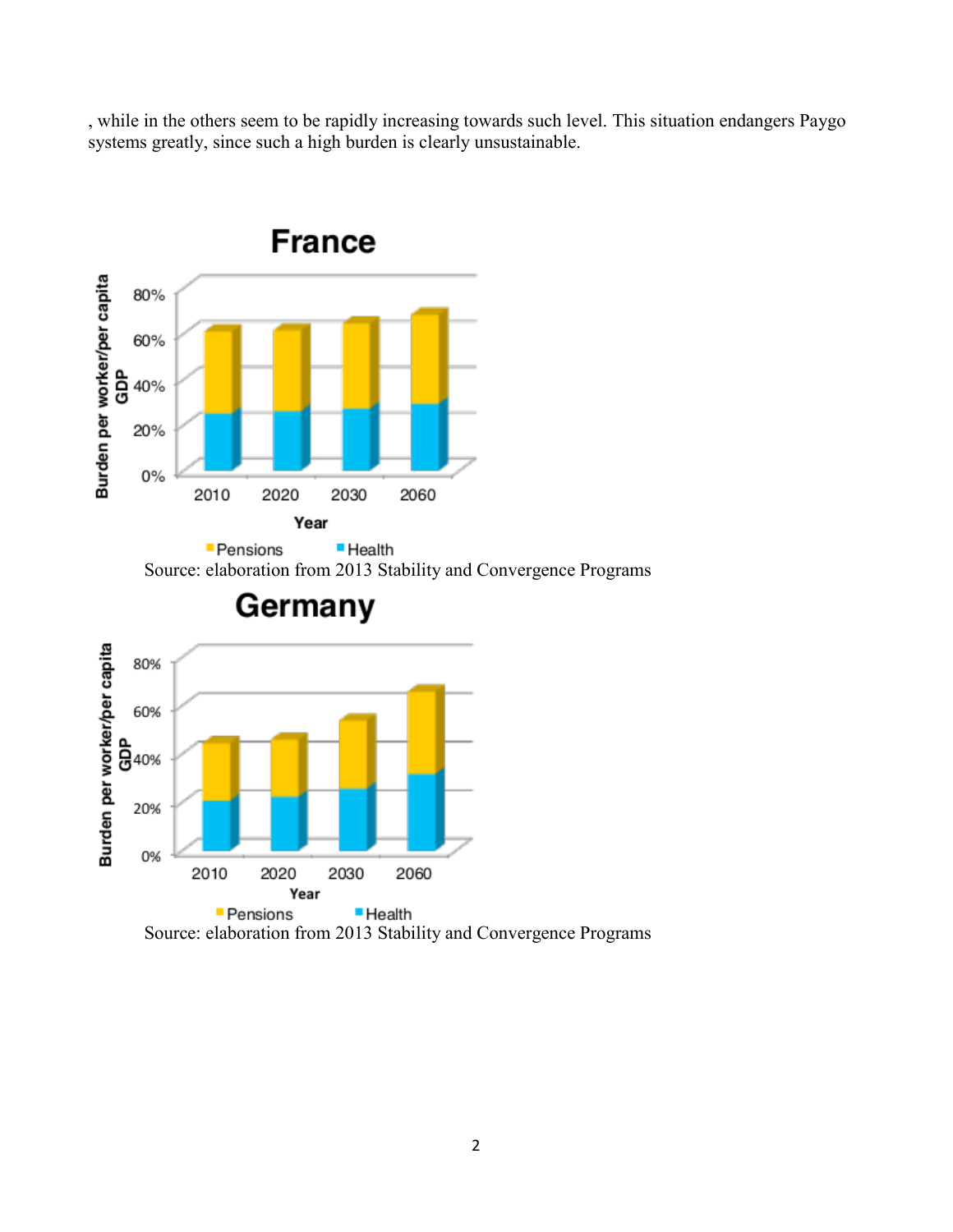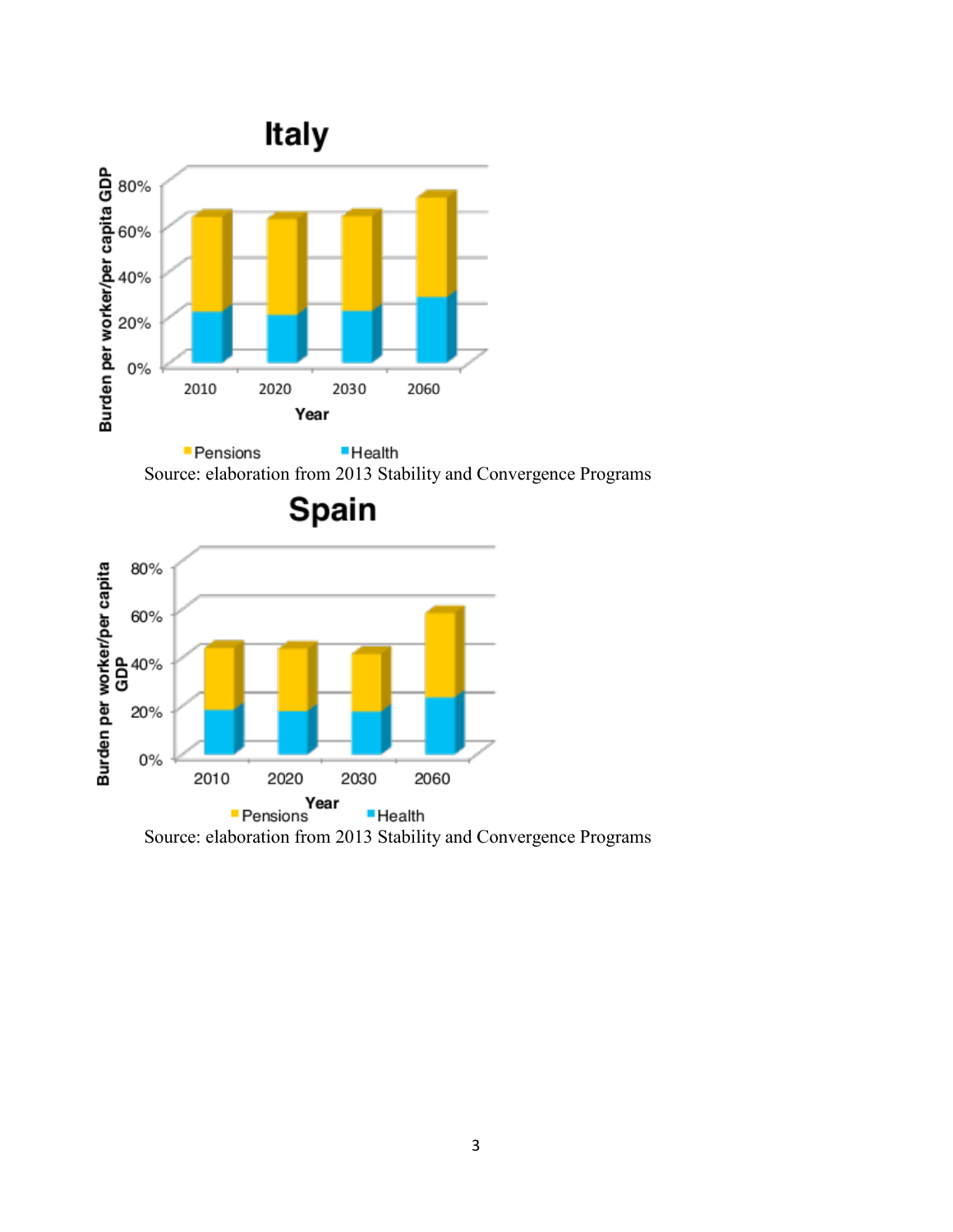

Source: elaboration from 2013 Stability and Convergence Programs

Assessing whether observed demographic trends will persist in the future and which will be their intensity is particularly difficult. It has been the subject of many recent studies by demographers and actuaries. In particular, the importance of incorporating uncertainty in the estimates of mortality rates and life expectancy has become strikingly evident, as longevity improvements have been constantly underestimated in forecasts. The following figure, which compares UK realized and predicted life expectancy, clearly shows this fact.



A sound prediction of future demographic trends and taking into account measures of uncertainty is crucial in evaluating the sustainability of welfare systems. Higher-than-predicted longevity improvements cause unexpectedly high pension payments. Also,they imply that a longer individual life-time period may be spent under treatment, with consequences on health expenditure. Neglecting the uncertainty in the evolution of old-age dependency ratios can expose to the risk of unexpected future underfunding of the welfare system.